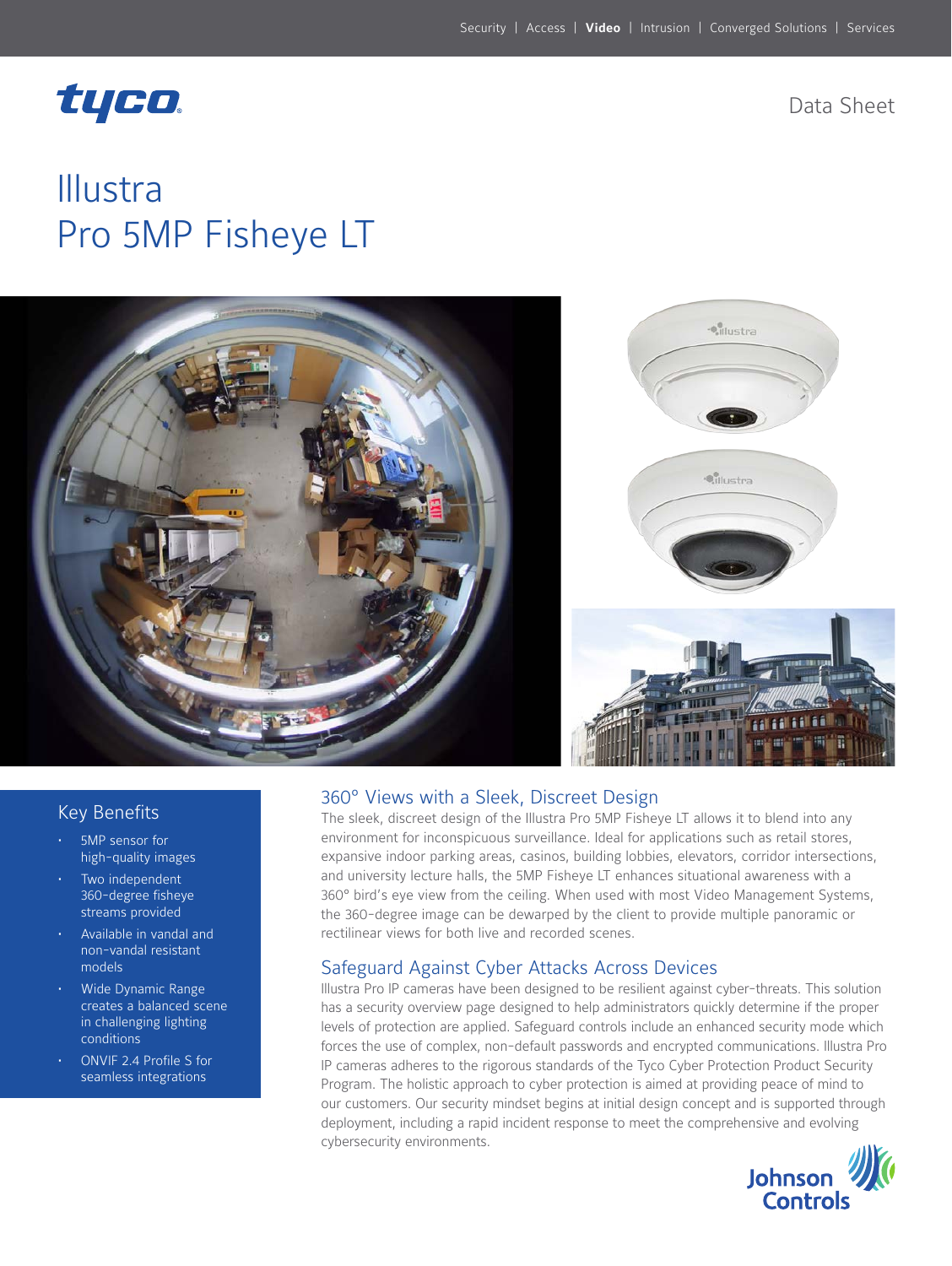

# Specifications

| <b>Operational</b>              |                                                                                                                                                                                                  |                     |  |
|---------------------------------|--------------------------------------------------------------------------------------------------------------------------------------------------------------------------------------------------|---------------------|--|
| Video Compression               | <b>H.264, MJPEG</b>                                                                                                                                                                              |                     |  |
| Max Frame Rate                  | 14ips @ all resolutions                                                                                                                                                                          |                     |  |
| Resolution                      | Stream 1                                                                                                                                                                                         | Stream <sub>2</sub> |  |
|                                 | 1936x1936                                                                                                                                                                                        | 736x736             |  |
|                                 |                                                                                                                                                                                                  | 640x640             |  |
|                                 |                                                                                                                                                                                                  | 320x320             |  |
|                                 |                                                                                                                                                                                                  | 176x176             |  |
| Video Streams                   | Dual Streaming with a Maximum of 5 Concurrent Shared Streams                                                                                                                                     |                     |  |
| Imager                          | 1/2.5" 5MP CMOS                                                                                                                                                                                  |                     |  |
| Image Orientation Setting       | Wall/Ceiling                                                                                                                                                                                     |                     |  |
| Lens Type                       | Fixed                                                                                                                                                                                            |                     |  |
| Focal Length                    | 1.37 mm                                                                                                                                                                                          |                     |  |
| Aperture                        | F/2.0                                                                                                                                                                                            |                     |  |
| Field of View                   | 183°                                                                                                                                                                                             |                     |  |
| Minimum Illumination            |                                                                                                                                                                                                  |                     |  |
| Color                           | 1.2 Lux                                                                                                                                                                                          |                     |  |
| Wide Dynamic Range              | 82 dB                                                                                                                                                                                            |                     |  |
| Day/Night                       | N/A                                                                                                                                                                                              |                     |  |
| ONVIF-Compliant                 | ONVIF 2.4 Profile S                                                                                                                                                                              |                     |  |
| Motion Detection                | Single Zone                                                                                                                                                                                      |                     |  |
| Face Detection                  | N/A                                                                                                                                                                                              |                     |  |
| <b>Blur Detection</b>           | N/A                                                                                                                                                                                              |                     |  |
| Privacy Zones                   | 4 Zones                                                                                                                                                                                          |                     |  |
| Alarms I/O                      | N/A                                                                                                                                                                                              |                     |  |
| Analog Video Output             | N/A                                                                                                                                                                                              |                     |  |
| Audio                           | N/A                                                                                                                                                                                              |                     |  |
| Simultaneous Users              | 10 Simultaneous Users                                                                                                                                                                            |                     |  |
| Supported Languages             | English (default), Arabic, Czech, Danish, German, Spanish, French, Hungarian, Italian, Korean,<br>Japanese, Dutch, Polish, Portuguese, Swedish, Turkish, Chinese Traditional, Chinese Simplified |                     |  |
| <b>Network</b>                  |                                                                                                                                                                                                  |                     |  |
| Ethernet Interface              | 10/100Base-T                                                                                                                                                                                     |                     |  |
| Supported Protocols             | TCP/IP, IPv4, IPv6, TCP, UDP, HTTP, FTP, DHCP, WS-Discovery, DNS, DDNS, RTP, TLS, Unicast,                                                                                                       |                     |  |
|                                 | Multicast, NTP, SMTP, WS-Security, IEEE 802.1x, PEAP, SSH, HTTPS, CIFS, RTSP                                                                                                                     |                     |  |
| <b>Configuration Management</b> |                                                                                                                                                                                                  |                     |  |
| Web Browsers                    | Internet Explorer 10 and 11, Firefox, Chrome                                                                                                                                                     |                     |  |
| Security                        | Multiple user access levels, IP address filtering, user access log, IEEE 802.1x                                                                                                                  |                     |  |
| <b>Onboard Storage</b>          |                                                                                                                                                                                                  |                     |  |
| Card Support                    | Micro SDHC up to 32GB                                                                                                                                                                            |                     |  |
| Pre-Alarm Recording             | Yes                                                                                                                                                                                              |                     |  |
| Recording Format                | <b>AVI</b>                                                                                                                                                                                       |                     |  |
| Playback                        | Via Browser Using FTP                                                                                                                                                                            |                     |  |
| Recording Trigger               | Motion Detection                                                                                                                                                                                 |                     |  |
| VideoEdge TrickleStor           | N/A                                                                                                                                                                                              |                     |  |
| <b>Electrical</b>               |                                                                                                                                                                                                  |                     |  |
| Power Input                     | PoE 802.3af Class 3                                                                                                                                                                              |                     |  |
| Power Draw                      | 7.5W                                                                                                                                                                                             |                     |  |

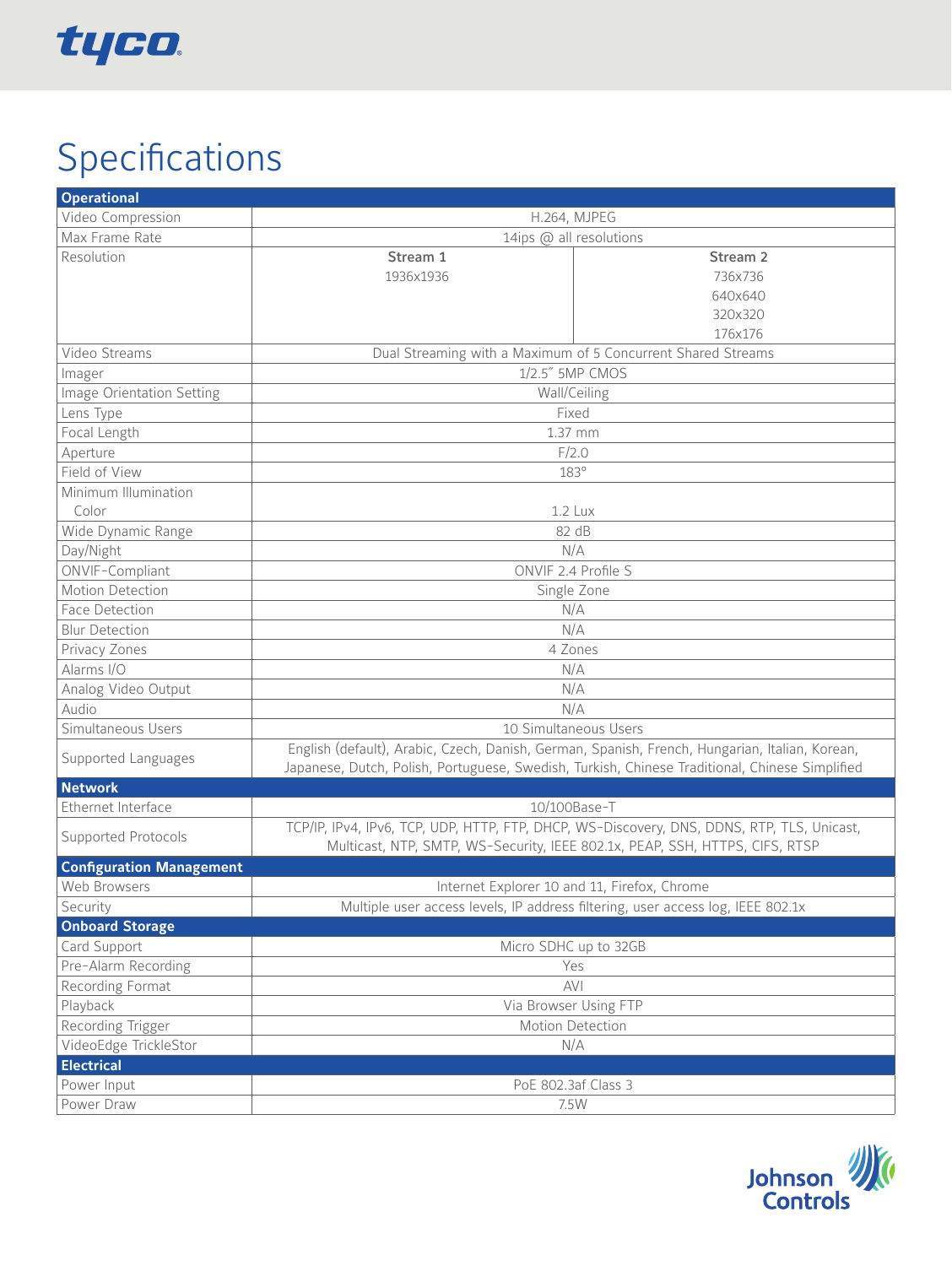

| Physical                     |                                                                                              |                                                                         |  |
|------------------------------|----------------------------------------------------------------------------------------------|-------------------------------------------------------------------------|--|
| <b>Dimensions</b>            | <b>Vandal:</b> $\emptyset$ 5.85 x 2.91 in $(\emptyset$ 149 x 74 mm)                          | <b>Non-Vandal:</b> $\emptyset$ 5.85 x 2.36 in $(\emptyset$ 149 x 60 mm) |  |
| Weight                       | Vandal: 1.7 lb (0.750 kg)                                                                    | Non-Vandal: 1.6 lb (0.730 kg)                                           |  |
| Housing Color                | White                                                                                        |                                                                         |  |
| <b>Operating Temperature</b> | 14°F to 113°F (-10°C to 45°C)                                                                |                                                                         |  |
| <b>Humidity</b>              | 95% non-condensing                                                                           |                                                                         |  |
| Vandal Resistant             | IK10 (Vandal-Resistant Model Only)                                                           |                                                                         |  |
| <b>Regulatory</b>            |                                                                                              |                                                                         |  |
| Emissions                    | FCC: Part 15 Class A, CE: EN55032 Class A, AS/NZS CISPR 32 Class A, ICES-003/NMB-003 Class A |                                                                         |  |
| Immunity                     | CE: EN50130-4, EN55024                                                                       |                                                                         |  |
| Safety                       | UL60950-1, IEC 60950-1, CSA 22.2 No. 60950, CE: EN60950-1                                    |                                                                         |  |
| Environment                  | RoHS; WEEE                                                                                   |                                                                         |  |

## Pro 5MP Fisheye LT Vandal



## Pro 5MP Fisheye LT Non-Vandal



## Accessories

| <b>Accessory Type</b> | Image | Model Number | <b>Description</b>                       | Dimensions                                                                    | <b>Color</b> |
|-----------------------|-------|--------------|------------------------------------------|-------------------------------------------------------------------------------|--------------|
| Wall Mount            | V     | ADCIM6WALLWK | Wall Mount Kit: Indoor/Outdoor,<br>White | $6.3 \times 3.3 \times 9.1$ in<br>$(160.5 \times 83 \times 230.5 \text{ mm})$ | RAL 9003     |